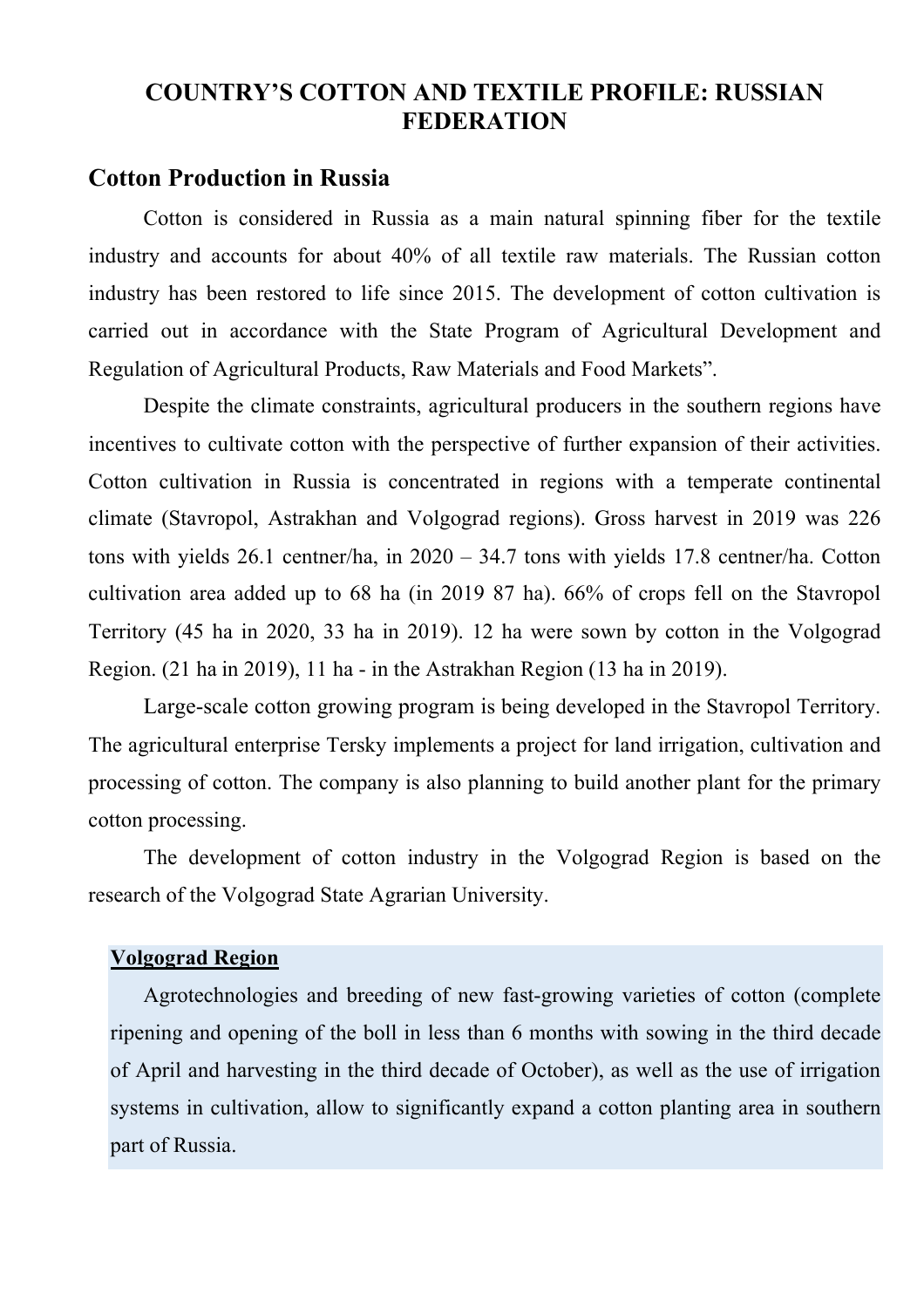Modern industrial cotton production development became possible by virtue of breeding a new ultra-quickly ripening variety of PGSSKh-1, adapted to the natural conditions of the South of Russia. This variety is distinguished by high quality fiber, suitable for processing in the textile industry.

The Volgograd State Agrarian University has been successfully engaged in the production of this particular raw cotton variety since 2015. The University scientists have developed agricultural methods for growing ultra-quickly ripening cotton variety, which are suitable for climatic conditions of the light chestnut soil zone of the Volgograd Region. The raw cotton yield in field experiments averaged 2.2 tons/ha.

The developed evidence-based technology makes it possible to produce planned yields of medium-fiber type raw cotton with fiber of high quality in the Volgograd Region.

The country domestic cotton demand is estimated to be 240-250 thousand tons per year and forecasted to keep growing.

#### **Textile Industry in Russia**

The textile industry is regulated in Russia by the Strategy for the Development of the Manufacturing Sector up to 2024 and until 2035. The key objective of the consumer goods industry development is to ensure the sustainability and resilience of the industry while integrating into global economy.

Among the priority areas for the development of consumer goods industry are:

1) Finished goods production development;

2) National clothing and footwear brands development;

3) Integrated natural fibers production chain development (including cotton).

The core textile industry production facilities are located in the Ivanovo Region. The textile goods are also being produced in the Vladimir Region, the Republic of Chuvashia, the Moscow Region and several other regions and territories.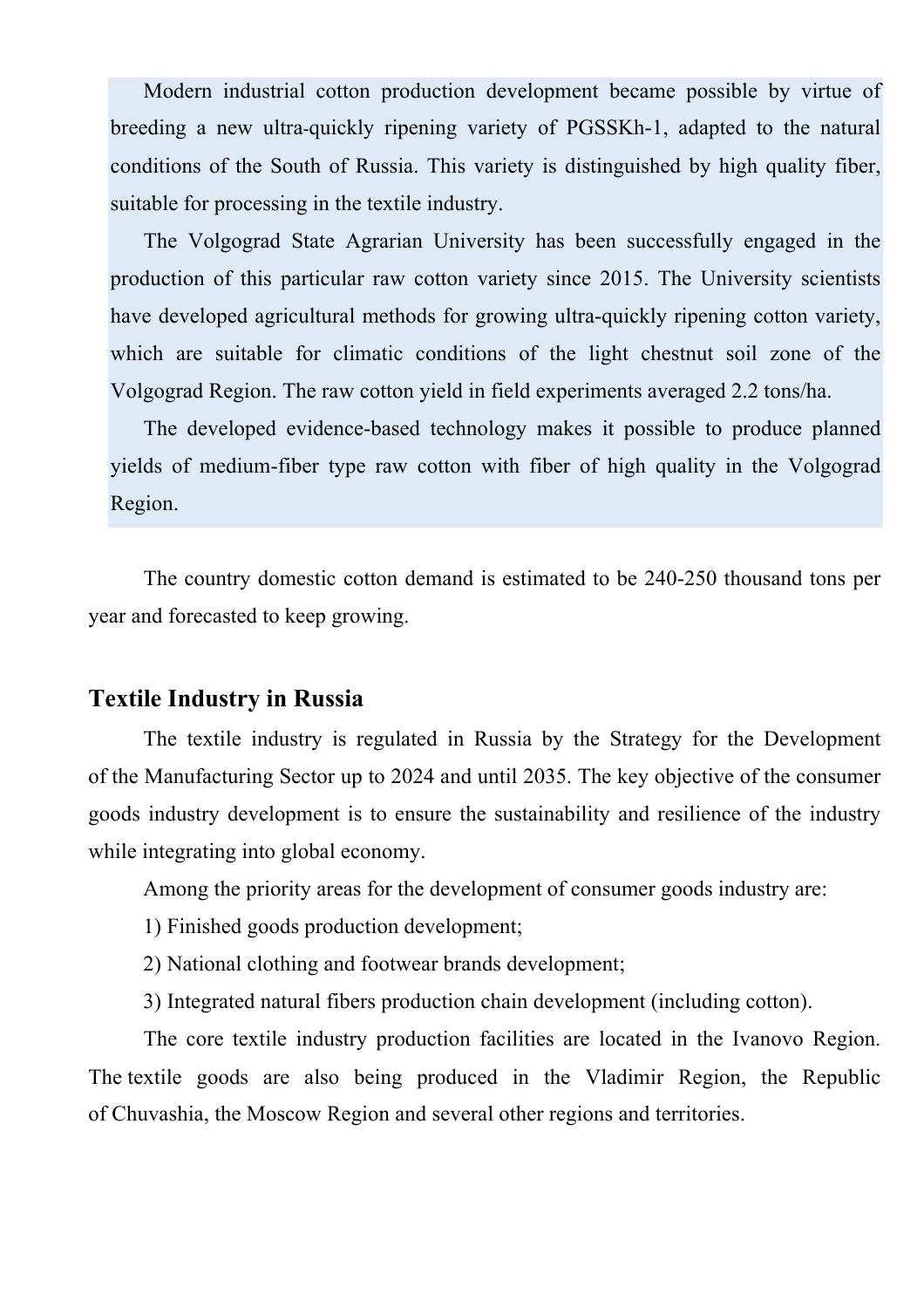#### **Ivanovo Region**

The economic potential of the Ivanovo region is based on textiles and clothing production enterprises performance. Their share in the structure of manufacturing industries is 42%. The enterprises of the region produce 86% of cotton fabrics in the country (from January to September 2021, 12.2 thousand tons of cotton yarn and 548.9 million  $m<sup>2</sup>$  of cotton fabrics were produced). Textiles account for 21% of the region's exports. Main contractors are Belarus, Kazakhstan, the Netherlands, Germany and Poland.

#### **Sustainable Fashion**

Sustainable fashion trend, including upcycling, recycling, ethical fashion, slow fashion, and zero waste, is gaining popularity in Russia.

A number of the Russian brands are beginning to align their activities with this concept: they purchase materials from ethical farms, develop partnerships with responsible foreign brands, arrange collection of unwanted items from previous seasons collections.

There are tendencies for popularization of «slow fashion» as well. In this area the Russian companies focus on cooperation with philanthropic foundations and on active marketing efforts to raise awareness of advantages of sustainable production and comsumption.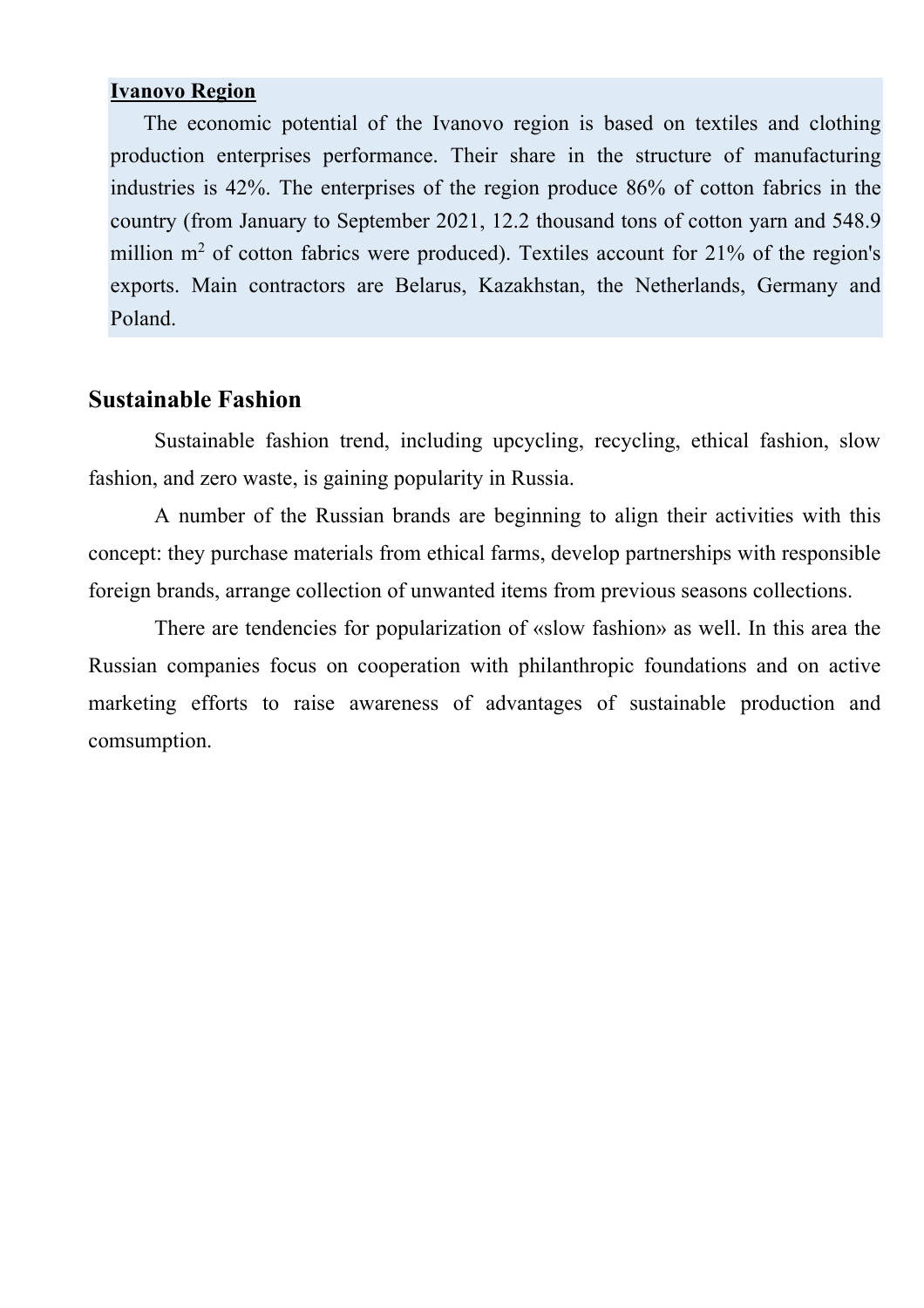# **Production of certain cotton goods in Russia, 2017-2020**

| Goods                                                                                  | 2017   | 2018   | 2019   | 2020                     |
|----------------------------------------------------------------------------------------|--------|--------|--------|--------------------------|
| Cotton yarn (except sewing threads), tons                                              | 51268  | 49765  | 42381  | 43551                    |
| Cotton sewing threads, thousand notional<br>coils                                      | 156375 | 137674 | 126183 | 112135                   |
| Garnetted stock and other cotton waste, tons                                           | 26,2   | 3,9    | 73,1   | 723                      |
| Cotton fabrics, thousand $m2$                                                          | 735752 | 828294 | 821001 | 878914                   |
| Household cotton gauze, thousand m <sup>2</sup>                                        | 8774   | 236    |        | $\overline{\phantom{0}}$ |
| Blankets quilted puffins with a top of cotton<br>fabrics for children, thousand pieces | 1,3    | 0,9    | 0,8    | 0,7                      |
| Cotton wadding, tons                                                                   | 256    | 194    | 124    | 129                      |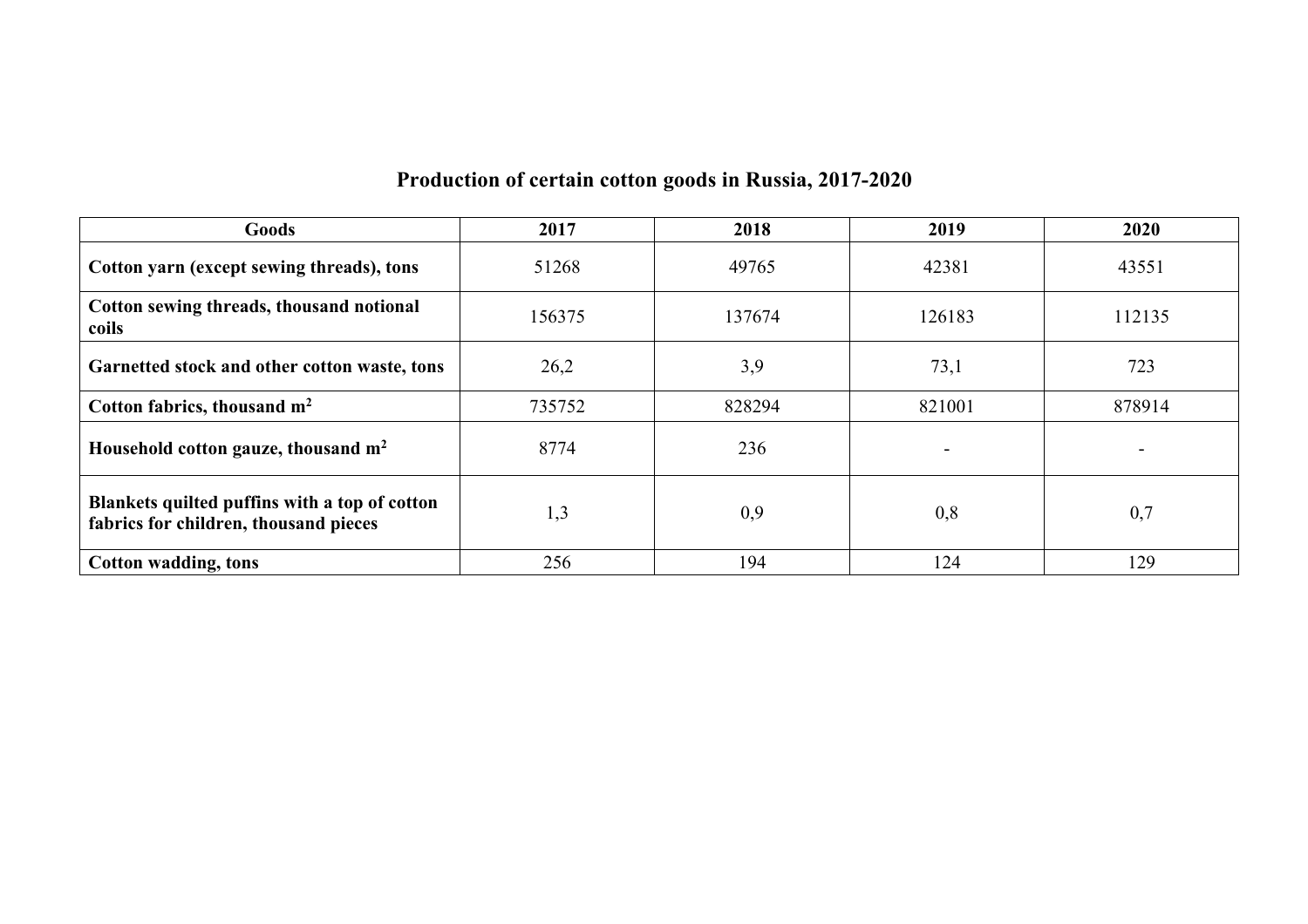| Statistics of imports of cotton fiber, not carded, to Russia (HS code 5201), 2018 – 2020 |
|------------------------------------------------------------------------------------------|
|------------------------------------------------------------------------------------------|

|                               | 2018<br>2019           |                        |                        | 2020                   |                        |                        |
|-------------------------------|------------------------|------------------------|------------------------|------------------------|------------------------|------------------------|
|                               | <b>Quantity</b> , tons | Value,<br>thousand USD | <b>Quantity</b> , tons | Value,<br>thousand USD | <b>Quantity</b> , tons | Value,<br>thousand USD |
| 5201 cotton fiber, not carded | 30 344.2               | 54 301.4               | 21 560.1               | 33 354.3               | 19627.4                | 35 922.9               |
| <b>CIS</b> countries          | 29 559.9               | 52 770.9               | 21 286.1               | 32 839.9               | 19 5 64.1              | 35 800.3               |
| <b>AZERBAIJAN</b>             | 901.8                  | 1 547.2                | 605.7                  | 1 022.6                |                        |                        |
| <b>BELARUS</b>                | 40.0                   | 60.3                   |                        |                        |                        |                        |
| <b>KAZAKHSTAN</b>             | 3 722.0                | 6 4 3 9.5              | 5 827.0                | 8 4 29.9               | 4 5 4 5 .3             | 7 5 2 5 .9             |
| <b>KYRGYZSTAN</b>             | 8 3 8 0 . 1            | 14 535.6               | 7472.9                 | 11 582.1               | 4 8 9 5 . 3            | 8 5 4 9 . 7            |
| <b>TAJIKISTAN</b>             | 13 590.3               | 24 815.2               | 6 8 2 6 . 6            | 10 786.4               | 9 3 1 5 .8             | 18 612.9               |
| TURKMENISTAN                  | 1 100.7                | 2 103.5                | 160.0                  | 312.9                  |                        |                        |
| <b>UZBEKISTAN</b>             | 1824.8                 | 3 2 6 9 . 7            | 393.9                  | 706.0                  | 807.6                  | 1 1 1 1 .8             |
| <b>Non-CIS</b> countries      | 784.3                  | 1 530.6                | 274.1                  | 514.5                  | 63.4                   | 122.6                  |
| <b>AFGANISTAN</b>             | 122.7                  | 228.6                  |                        |                        |                        |                        |
| <b>GERMANY</b>                | 14.4                   | 31.4                   |                        |                        |                        |                        |
| <b>INDIA</b>                  | 17.6                   | 33.9                   |                        |                        |                        |                        |
| <b>TURKEY</b>                 | 629.6                  | 1 236.6                | 274.1                  | 514.5                  | 63.4                   | 122.6                  |

## **Statistics of exports of cotton fiber, not carded, from Russia (HS code 5201), 2018 – 2020**

|                               | 2018              |                                  |                       | 2019              |                                  |                        | 2020              |                                  |                        |
|-------------------------------|-------------------|----------------------------------|-----------------------|-------------------|----------------------------------|------------------------|-------------------|----------------------------------|------------------------|
|                               | Quantity,<br>tons | Value,<br>thousand<br><b>USD</b> | Price,<br>$\bf USD/t$ | Quantity,<br>tons | Value,<br>thousand<br><b>USD</b> | Price,<br><b>USD/t</b> | Quantity,<br>tons | Value,<br>thousand<br><b>USD</b> | Price,<br>$\bf{USD/t}$ |
| 5201 cotton fiber. not carded | 244.47            | 482.54                           | 1973.82               | 323.82            | 581.46                           | 1795.63                | 1 079.66          | 495.72                           | 1 3 8 5 . 3 6          |
| <b>CIS</b> countries          | 244.47            | 482.54                           | 1973.82               | 323.82            | 581.46                           | 1795.63                | 602.76            | 962.39                           | 1 596.64               |
| <b>ARMENIA</b>                |                   |                                  |                       |                   |                                  |                        | 4.96              | 10.53                            | 2 122.98               |
| <b>BELARUS</b>                | 244.38            | 481.91                           | 1971.97               | 323.82            | 581.38                           | 1 795.38               | 557.61            | 862.42                           | 1 546.64               |
| <b>KAZAKHSTAN</b>             | 0.09              | 0.63                             | 7 000.00              |                   | 0.08                             |                        |                   |                                  |                        |
| <b>UKRAINE</b>                |                   |                                  |                       |                   |                                  |                        | 40.19             | 89.44                            | 2 2 2 5 . 4 3          |
| <b>Non-CIS</b> countries      |                   |                                  |                       |                   |                                  |                        | 476.9             | 533.33                           | 1 1 1 8 . 3 3          |
| <b>LATVIA</b>                 |                   |                                  |                       |                   |                                  |                        | 476.06            | 531                              | 1 1 1 5 .4 1           |